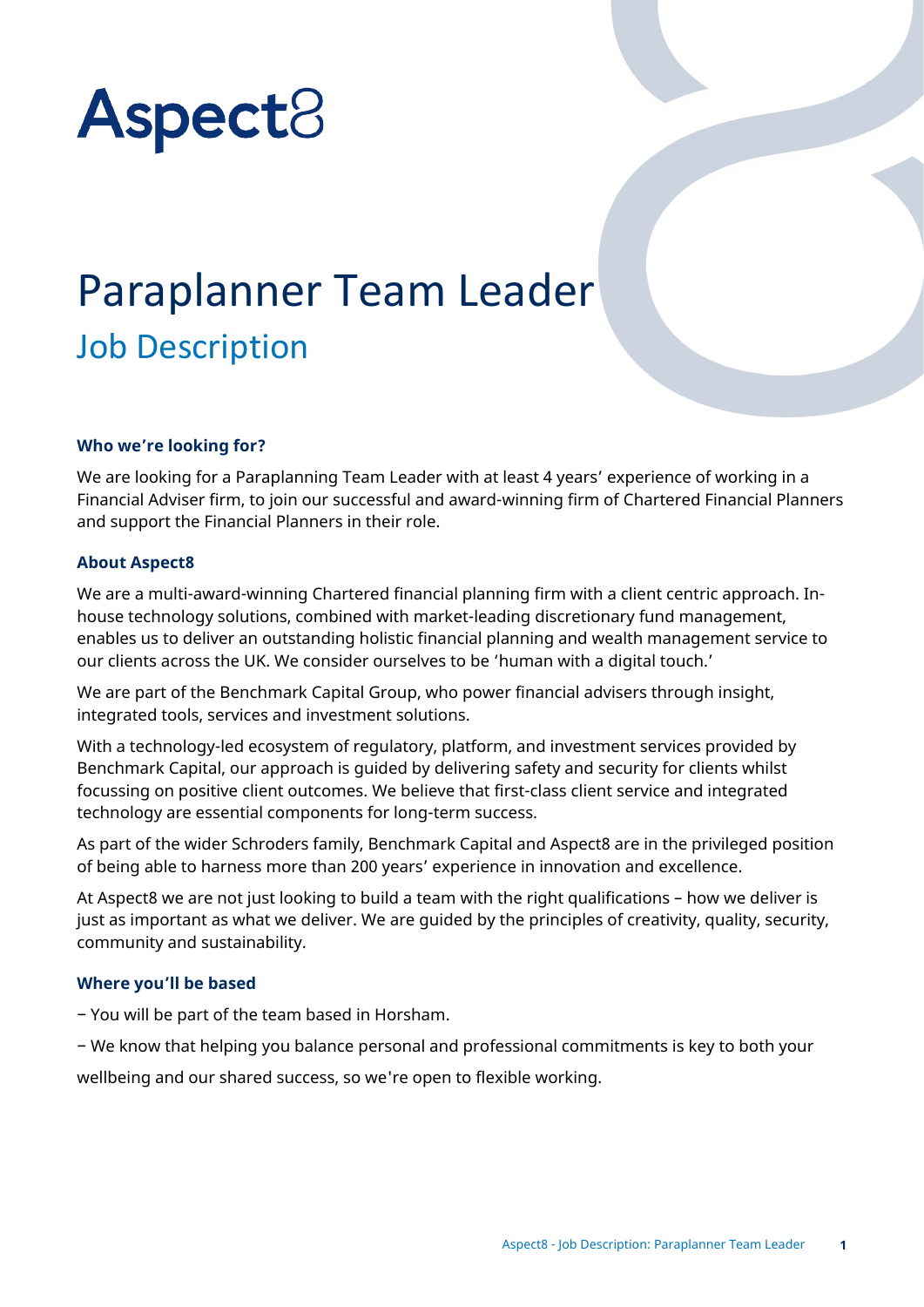# **Overall Purpose of the Role**

As a key member of our client facing teams, your primary responsibility is to provide paraplanning support to our financial planning advisers in all aspects of their advice process and managing the paraplanning team.

Your role will be supporting for Chartered Financial Planners in all aspects of their advice process and managing the paraplanning team including the following:

- − Analyse clients' financial needs and goals, to develop lifetime planning strategies and to proactively provide an ongoing advice service to our clients.
- − Attend meetings with clients alongside advisers when required
- − Carry out product and fund research using research tools including FE analytics, iPipeline and MiCAP
- − Prepare cash flow modelling and pension income drawdown forecasts
- − Prepare illustrations, recommendation reports and client correspondence to target deadlines
- − Ensure all client work is compliant and supported with relevant paperwork
- − Ensure all Suitability and letter templates are kept up to date
- − Monitor team workflows ensuring there is clear oversight over individual capacity and performance
- − Complete regular one to one's with all members of the paraplanning team and facilitate team meetings with minutes and recorded actions
- − Provide new joiners a comprehensive induction and monitor/record the ongoing training requirements of the paraplanning and adviser team
- − Identify strengths and areas of development within the team and organise structured training to improve knowledge base and skills within the team
- − Encourage and support personal development, professional exams and progression within the support and wider teams as appropriate
- − Liaise with advisers and support team, deal with any escalations in a timely and efficient manner
- − Facilitate regular adviser forum encouraging open communication regarding working practices

#### **The knowledge, skills, experience, and qualifications you need**

- − Motivated and comfortable working in teams. Able to act on your own initiative and develop collaborative relationships with both advisers, clients, professional connections and your peers across the business.
- − Ability to prioritise multiple tasks in a deadline driven environment, the ability to make decisions and to work calmly under pressure are all key attributes
- − Minimum of 4 years' experience within a wealth management and/or financial planning business.
- − Has attained CII Diploma in Regulated Financial Planning Level 4.
- − Experience of managing people within a team is essential.
- − Experience with Client Management Systems and fully conversant with digital client meeting tools, such as Microsoft Teams, you will also possess solid systems experience with Microsoft 365, CRM and compliance systems